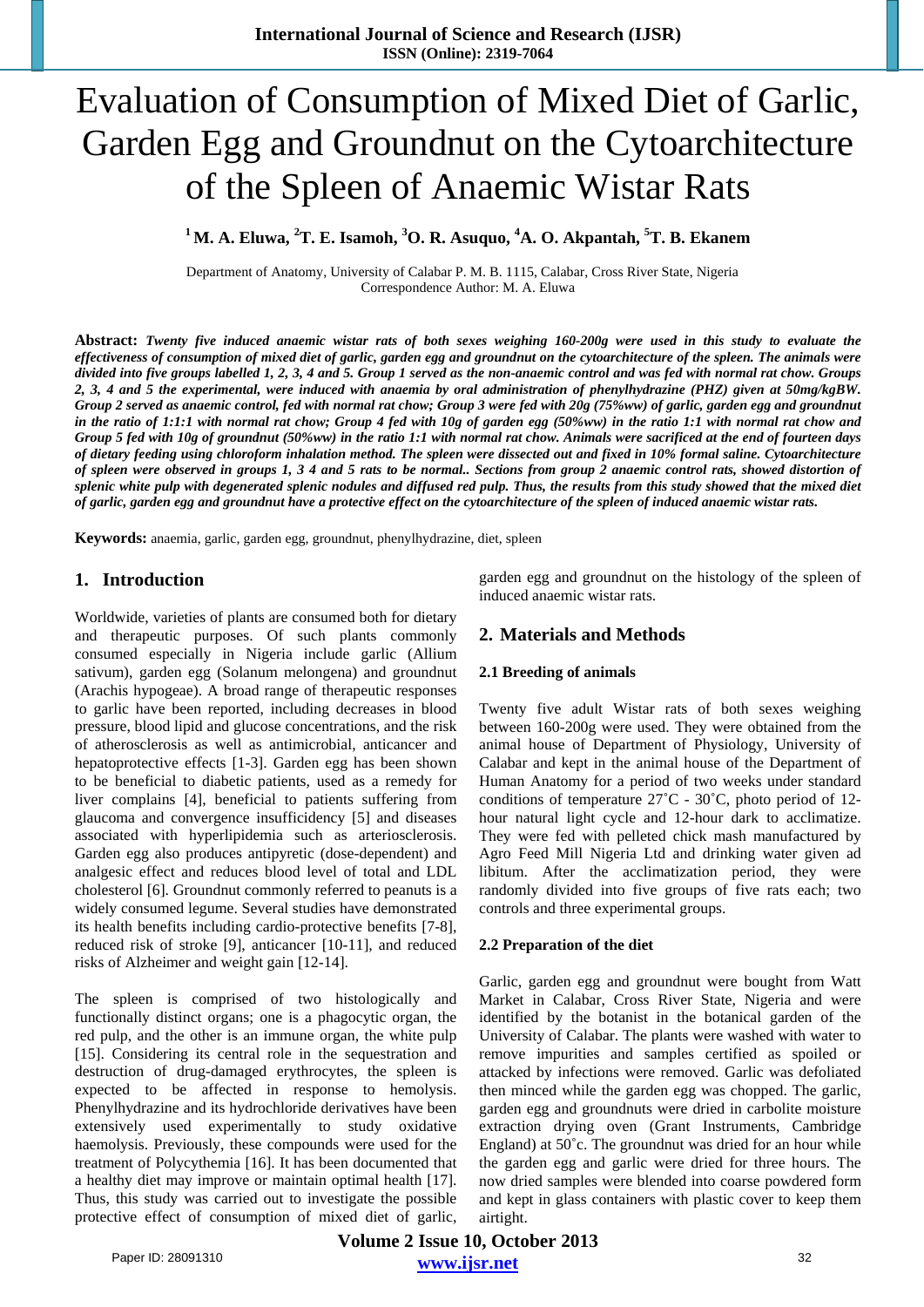#### **2.3 Induction of anaemia**

Anaemia was induced by oral administration of phenylhydrazine (PHZ) given at 50mg/kgBW for the first two days and then at an interval of three days as maintenance dose. Anaemia was confirmed by test of haemoglobin (Hb) level using haemoglobemeter (Hemocue Hb 201<sup>+</sup>, Ängelholm, Sweden) using blood samples collected by nipping of rat's tail. Pheylhydrazine is a known haemolysing drug [19].

#### **2.4 Experimental protocol**

The rats were divided into five groups of five rats each and placed on a two week feeding regimen as follows:

**Group 1** - Negative control, non-anaemic and fed with normal rat chow;

**Group 2** - Positive control, anaemic rats and fed with normal rat chow;

**Group 3** – Pnaemic rats, fed with 20g (75%ww) of garlic, garden egg and groundnut in the ratio 1:1:1 with rat chow;

**Group 4** – Pnaemic rats, fed with 10g of garden egg (50%ww) in the ratio 1:1 with rat chow

**Group 5** – Pnaemic rats, fed with 10g of groundnut (50%ww) in the ratio 1:1 with rat chow.

#### **2.5 Termination of the experiment**

The rats were sacrificed at the end of fourteen days of dietary feeding using chloroform inhalation method. The spleen were dissected out and fixed in 10% formal saline for 48hours, processed and sections stained using Hematoxylin and Eosin staining method.

# **3. Results**

Splenic tissue obtained from animals in normal control group shows normal histology of the spleen. Splenic white pulp show well defined splenic nodules. The red pulp was also prominent. Sections from rats in anaemic control group shows splenic white pulp with degenerated splenic nodules and diffused red pulp. Test Groups 3, 4 and 5 showed normal cyto architecture of the spleen as seen in the normal control group.



Figure 1: Photomicrograph of spleen of negative control that received normal rat chow showing normal splenic architecture, made up of the white pulp (WP) with well defined splenic nodules and red pulp (RP) (H  $& E X 100$ ).



**Figure 2:** Photomicrograph of spleen of positive anaemic control that received normal rat chow showing distortion of the white pulp (WP) with degenerated splenic nodule (DSN) and diffused red pulp (RP). (H  $& E X 100$ ).



**Figure 3:** Photomicrograph of anaemic rats fed with 20g (75%ww) of garlic, garden egg and groundnut in the ratio of 1:1:1 with normal rat chow showing normal splenic architecture (H & E X 100).



**Figure 4:** Photomicrograph of anaemic rats fed with 10g of garden egg (50%ww) in the ratio 1:1 with normal rat chow showing normal splenic appearance  $(H & E X 100)$ .



**Figure 5:** Photomicrograph of anaemic rats fed with 10g of groundnut (50%ww) in the ratio 1:1 with normal rat chow showing normal splenic appearance  $(H & E X 100)$ 

# **4. Discussion**

Considering its central role in the sequestration and destruction of drug-damaged erythrocytes, the spleen is expected to be affected in response to haemolysis [18]. Phenylhydrazine is a known haemolysing drug [19]. The

**Volume 2 Issue 10, October 2013 www.ijsr.net** Paper ID: 28091310 33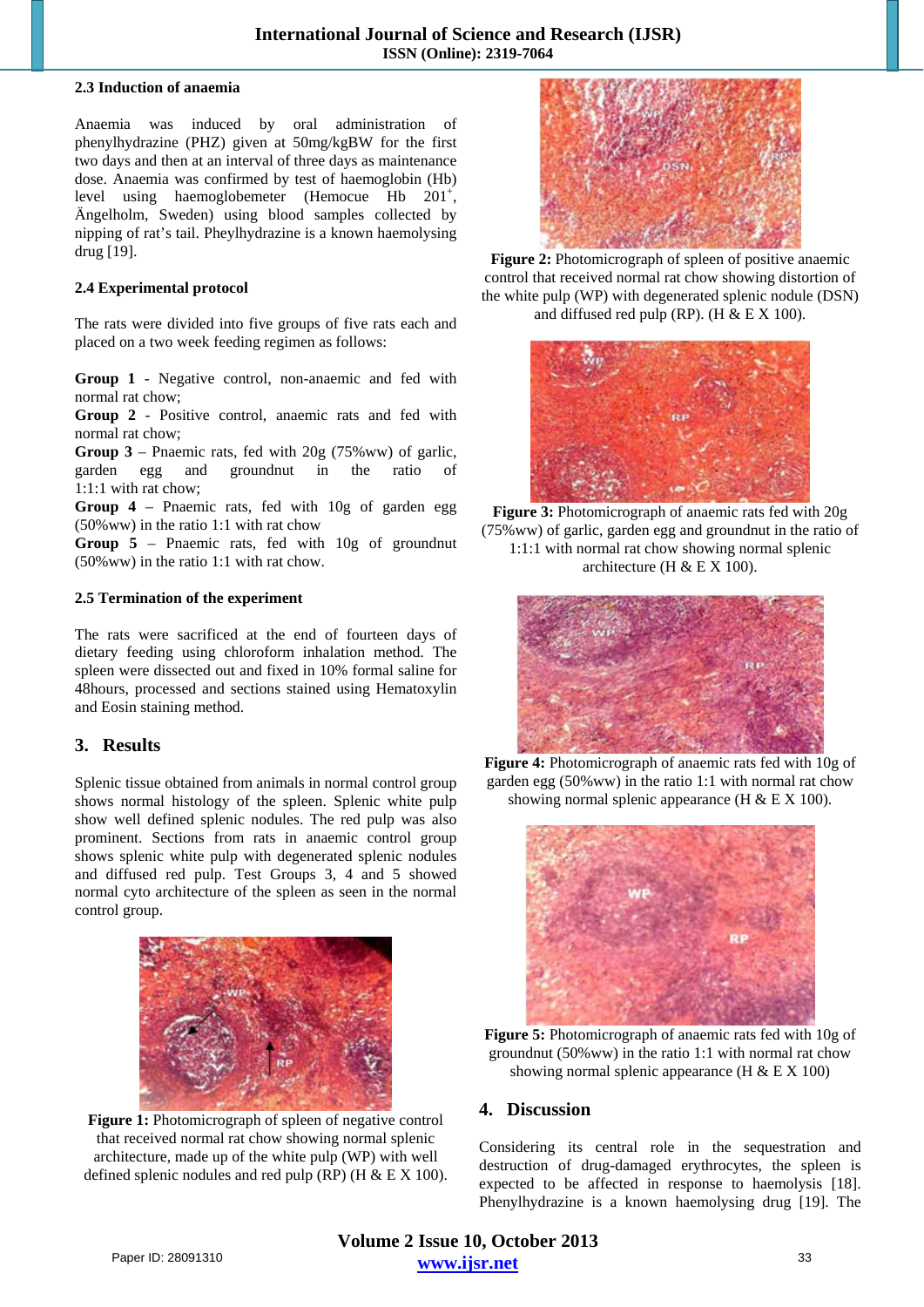histological features of the spleen administered with phenylhydrazine alone (positive control) showed distorted white pulp and red pulp. Altered splenic cytoarchitecture after administration of phenylhydrazine was also observed in studies carried out by [20] and [21].

Experimental animal studies have demonstrated that the splenic arterial system is necessary for optimal control of infection [22], thus splenic filtering function is important in maintaining normal body morphology and functioning. In this study, it was observed that consumption of combined diet of garlic, garden egg and groundnut, diet of garden egg or groundnut could restore back or preserved splenic cytoarchitecture. This could be attributed to the antioxidant properties present in garlic, garden egg and groundnut. Research evidences points to the fact that antioxidants such as polyphenols, flavonoids, DADs and vitamins A, C and E have the capacity to perfectly regulate the production of reactive oxygen species and foods of high antioxidant activity have been encouraged for consumption.

# **5. Conclusion**

Based on the current research it be said that phenylhydrazine induces splenic cytoarchitectural distortion which was reversible after consumption of garlic, garden egg and groundnut. This further supports the nutritional and therapeutic health benefits of usage of these plants.

# **References**

- [1] KC. Agarwal. Therapeutic actions of garlic constituents. Medical Research and Review, 1, 111-124, 1996.
- [2] KT. Augusti, Therapeutic values of onion (*Allium cepa L*.) and galic (*Allium sativum L.).* Indian Journal of Experimental Biology, 34: 634 – 640, 1996.
- [3] JH. Campbell, JL. Efendy, WJ. Smith, GR. Campbell. Molecular basis by which garlic suppresses artherosclerosis. Journal of Nutrition, 131: 1006S – 1009S, 2001.
- [4] DK. Salunkhe, SS. Kadam. Handbook of Vegetable Science and Technology. Marcel Dekker Inc. New York. 721,1998.
- [5] SA. Igwe, DN. Akunyili, C. Ogbogu. Effects of *Solanum melongena* (garden egg) on some visual functions of visually active Igbos of Nigeria. Journal of Ethnopharmacology, 86, 135-138, 2003.
- [6] PR. Guimarães, AMP. Galvão, CM. Batista, GS. Azevedo, RD. Oliveira, RP. Lamounier et al. Eggplant (*Solanum elongena*) infusion has a modest and transitory effect on hypercholesterolemic subjects. Brazilian Journal of Medical and Biological Research, 33(9), 1027-1036, 2000.
- [7] R. Blomhoff , MH. Carlsen, LF. Andersen, DR. Jacobs Jr. Health benefits of nuts: potential role of antioxidants. British Journal of Nutrition, 6(Suppl 2); S52-60, 2006.
- [8] JH. Kelly Jr, J. Sabate. Nuts and coronary heart disease: an epidemiological perspective. British Journal of Nutrition, 96 Suppl 2:S61-7, 2006.
- [9] KT. Lu, RY. Chiou, LG. Chen, MH. Chen,WT. Tsenget al. Neuroprotective effects of resveratrol on cerebral ischemia-induced neuron loss mediated by free radical

scavenging and cerebral blood flow elevation. Journal of Agriculture and Food Chemistry, 19; 54(8):3126-31, 2006.

- [10]CC. Yeh, SL.You, CJ. Chen, FC. Sung. Peanut consumption and reduced risk of colorectal cancer in women: a prospective study in Taiwan. World Journal of Gastroenterology, 14; 12(2):222-7, 2006.
- [11]CJ. Tsai, MF. Leitzmann, FB. Hu, WC. Willett, EL. Giovannucci. Frequent nut consumption and decreased risk of cholecystectomy in women. American Journal of Clinical Nutrition, 80(1):76-81, 2004.
- [12]MC. Morris, DA. Evans, JL. Bienias, PA. Scherr, CC. Tangney et al. Dietary niacin and the risk of incident Alzheimer's disease and of cognitive decline. Journal of Neurology, Neurosurgery and Psychiatry, 75(8): 1093- 975(8), 2004.
- [13]M. Bes-Rastrollo, J. Sabate, E. Gomez-Gracia, A. Alonso, JA. Martinez, MA. Martinez-Gonzalez. Nut consumption and weight gain in a Mediterranean cohort: The SUN study. Journal of Obesity, 15(1):107-16, 2007.
- [14]DA. Moreno, N. Ilic, A. Poulev, IR. Raskin. Effects of *Arachis hypogaea* nutshell extract on lipid metabolic enzymes and obesity parameters. Life Sciences, 78(24), 2797-2803, 2006.
- [15]MF. Cesta *.* Normal structure, function, and histology of the spleen. Toxicology and Pathology, 34:455-465, 2006*.*
- [16] EC. Gordon-Smith.. Haematological effect of drug therapy. Clinical Haematology, 9:572, 1980.
- [17]Kim Severson. "Told to Eat Its Vegetables, America Orders Fries" article by in The New York Times September 24, 2010, accessed September 25, 2010.
- [18]B.Goldberg, A. Stern. .The mechanism of oxidative hemolysis produced by phenylhydrazine. Academic Press, Inc. New York, 1977.
- [19]M. Rokushima, K. Omi, A. Araki, Y. Kyokawa, N. Furukawa, et al. A toxicogenomic approach revealed hepatic gene expression changes mechanistically linked to drug-induced hemolytic anemia. Toxicology Science*,*  95, 474-484, 2007*.*
- [20]R. Masatomo, O. Kazuo, I. Kae, A. Akiko, F. Naoko, et al. Toxicogenomics of Drug-Induced Hemolytic Anemia by Analyzing Gene Expression Profiles in the Spleen. 2007, http://toxisci.oxfordjournals.org. Acessed 3<sup>rd</sup> January, 2012.
- [21]T. Fujitani, Y. Tada, M. Yoneyama*.* Chlorprophaminduced splenotoxicity and its recovery in rats*.* Food and Chemical Toxicology*,* 42, 1469-1477, 2004.
- [22]J. Horton, ME. Ogden, S. Williams, D. Coln. The importance of splenic blood flow in clearing pneumococcal organisms. Annals of Surgery, 195,172, 1982.

# **Author Profile**

**Mokutima A. Eluwa** received her B. Sc, M. Sc and Ph. D from University of Calabar. She is a Senior Lecturer in Teratology in the Department of Human Anatomy, Faculty of Basic Medical Sciences, University of Calabar.

**Theresa E Isamoh** received her B. Sc in Human Anatomy in 2007 from the University of Calabar. She proceeded for post graduate studies in 200. She currently holds a Master degree in Cellular and